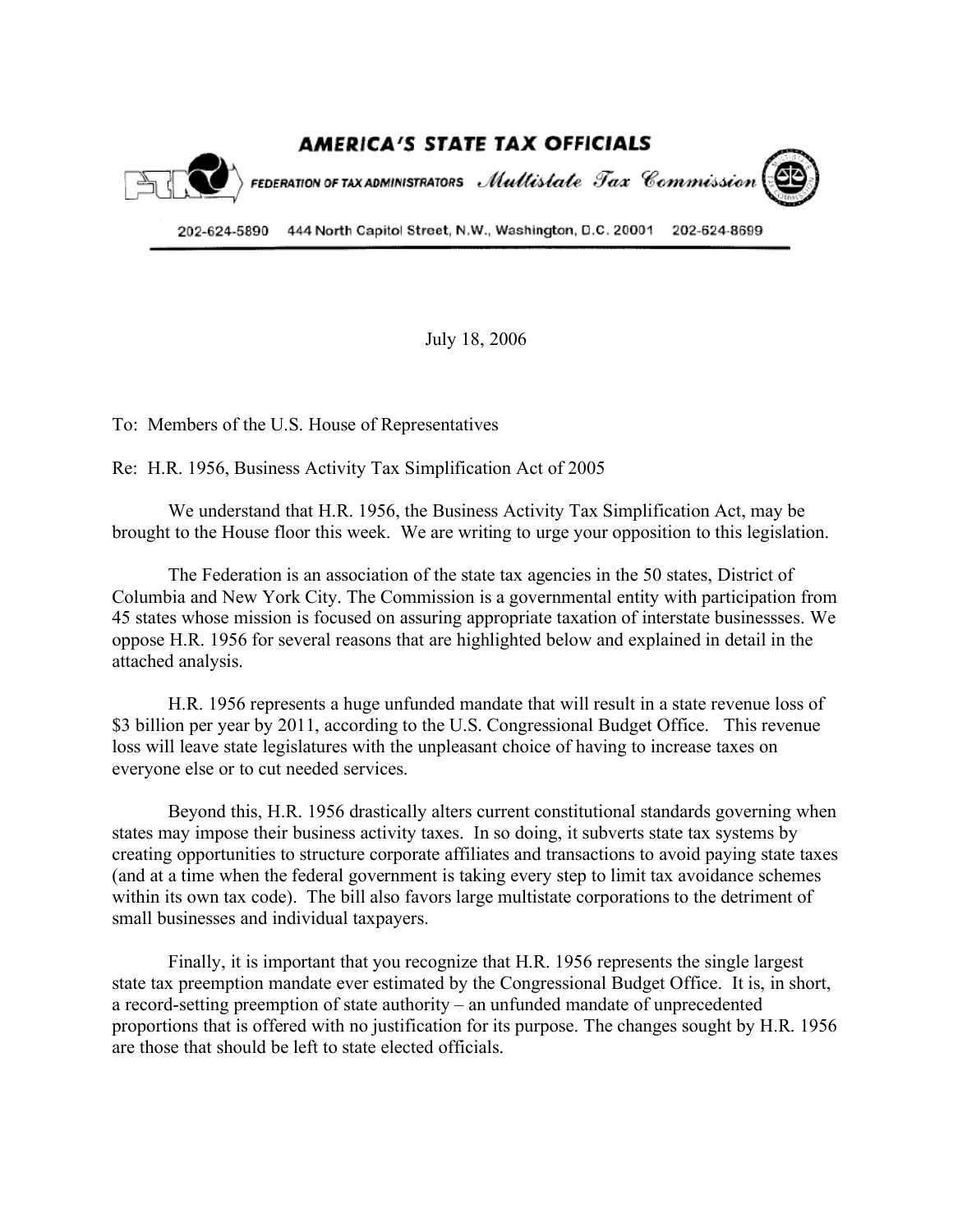Thank you for your consideration of this most important issue. Additional information is available from the attached briefing paper or from calling either the MTC or the FTA. Please vote against H.R. 1956.

Sincerely,

Cypithia Bidges

~ Wagnon

Cynthia Bridges Joan Wagnon President Chair Federation of Tax Administrators and Multistate Tax Commission and

Secretary, Louisiana Dept. of Revenue Secretary, Kansas Department of Revenue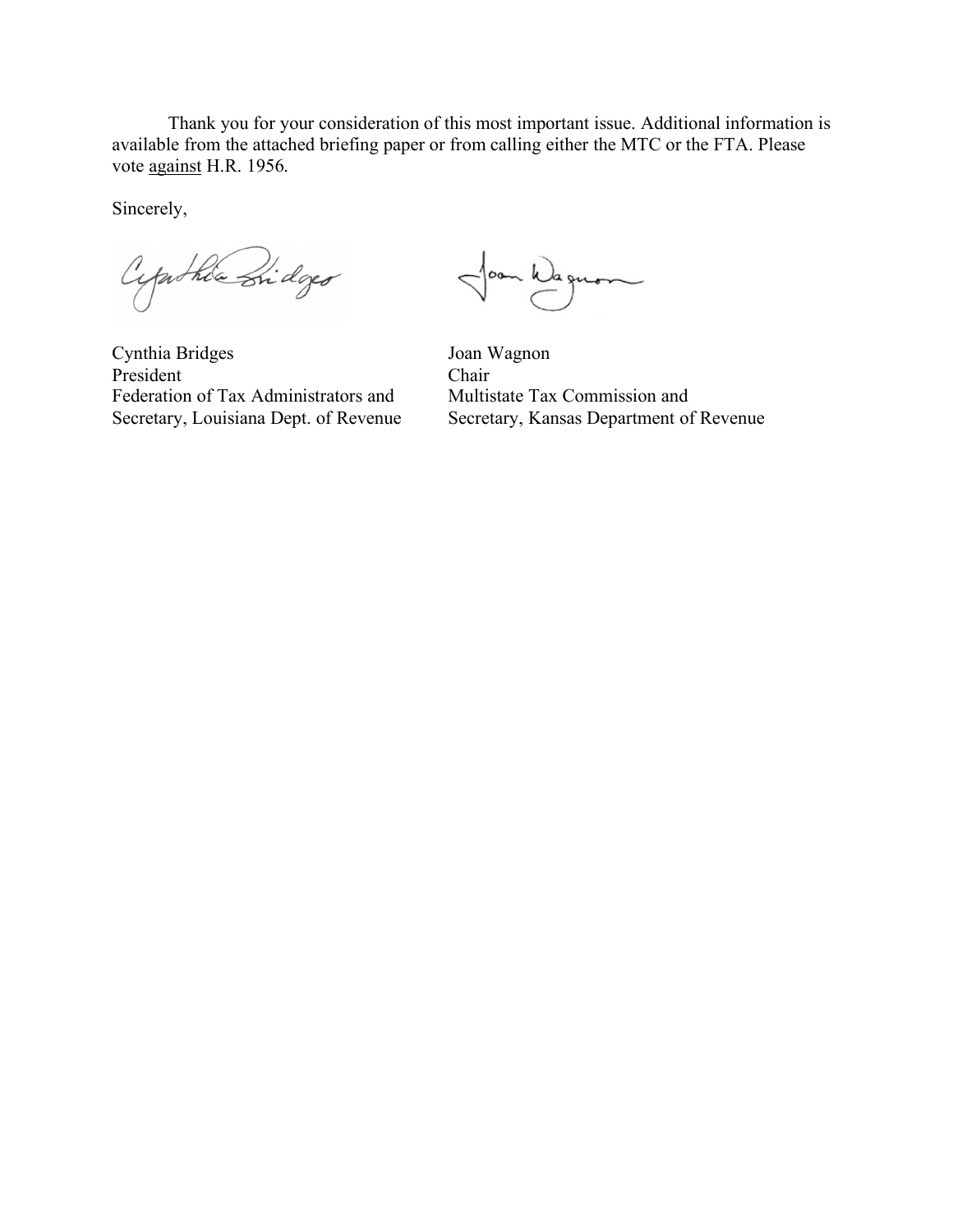



**202-624-5890 444 North Capitol Street, N.W., Washington, D.C. 20001 202-624-8699**

July 17, 2006

The Federation of Tax Administrators and the Multistate Tax Commission oppose H.R. 1956, the Business Activity Tax Simplification Act. As explained below, the bill represents an unwarranted federal intrusion into state affairs; it creates rampant taxplanning opportunities to avoid and evade tax; it will reduce state revenues substantially (\$3 billion per year by 2011 according to the Congressional Budget Office); and it will work to the detriment of small and in-state businesses that pay state taxes.

**The bill protects tax-avoidance schemes.** By prohibiting a state from taxing any entity that does not maintain any of the listed types of physical presence in the state, the bill provides any number of opportunities to structure corporate affiliates and transactions to avoid state taxes. For example, one of the more common such schemes is the use of intangible holding companies to shift income of retailers with many stores in each state to a low-or-no-tax state. The retailer's trademarks are moved to a holding company established in a low-or-no-tax state, and the affiliate with the stores then transfers its profits to the holding company in the form of royalty payments. This effectively transfers income earned in the states where the stores are located (by a company with a very substantial physical presence in those states) to another state that might not tax that income. To add insult to injury, the affiliate with the stores will likely deduct the royalty payments as a current expense.

Currently, this is considered somewhat risky tax planning because corporations do not know whether or not the courts will ratify the income shifting. (Several state courts have not.) There could be substantial penalties and interest facing a corporation that loses such a case. If H.R. 1956 becomes law, that risk will disappear; a state would be prohibited from taxing the holding company to which the income earned in the state was shifted, because the holding company would not have any of the bill's specifically enumerated types of physical presence in the state. Further, these shifting schemes would become not just standard, but required, tax planning due to the fiduciary duties corporate boards of directors owe to their shareholders. This is just one of any number of such planning opportunities the bill allows. Others would include conducting business in a state through related entities while avoiding the list of what the bills says constitutes a taxable presence in the state.

**The bill favors big business over small.** The planning opportunities presented by H.R. 1956 are not readily available to just any business; rather, the advantages offered by the bill are most likely not going to be available to small businesses. Those businesses will have to continue paying taxes their larger competitors will be able to avoid. While there is nothing in the bill that specifically limits its protections to larger businesses, in practical terms, larger businesses will have more opportunities available to them to engage in the taxplanning activities discussed above. For example, a corporation cannot simply establish an affiliate in a low-tax state and assign all of its income to that affiliate; if that were to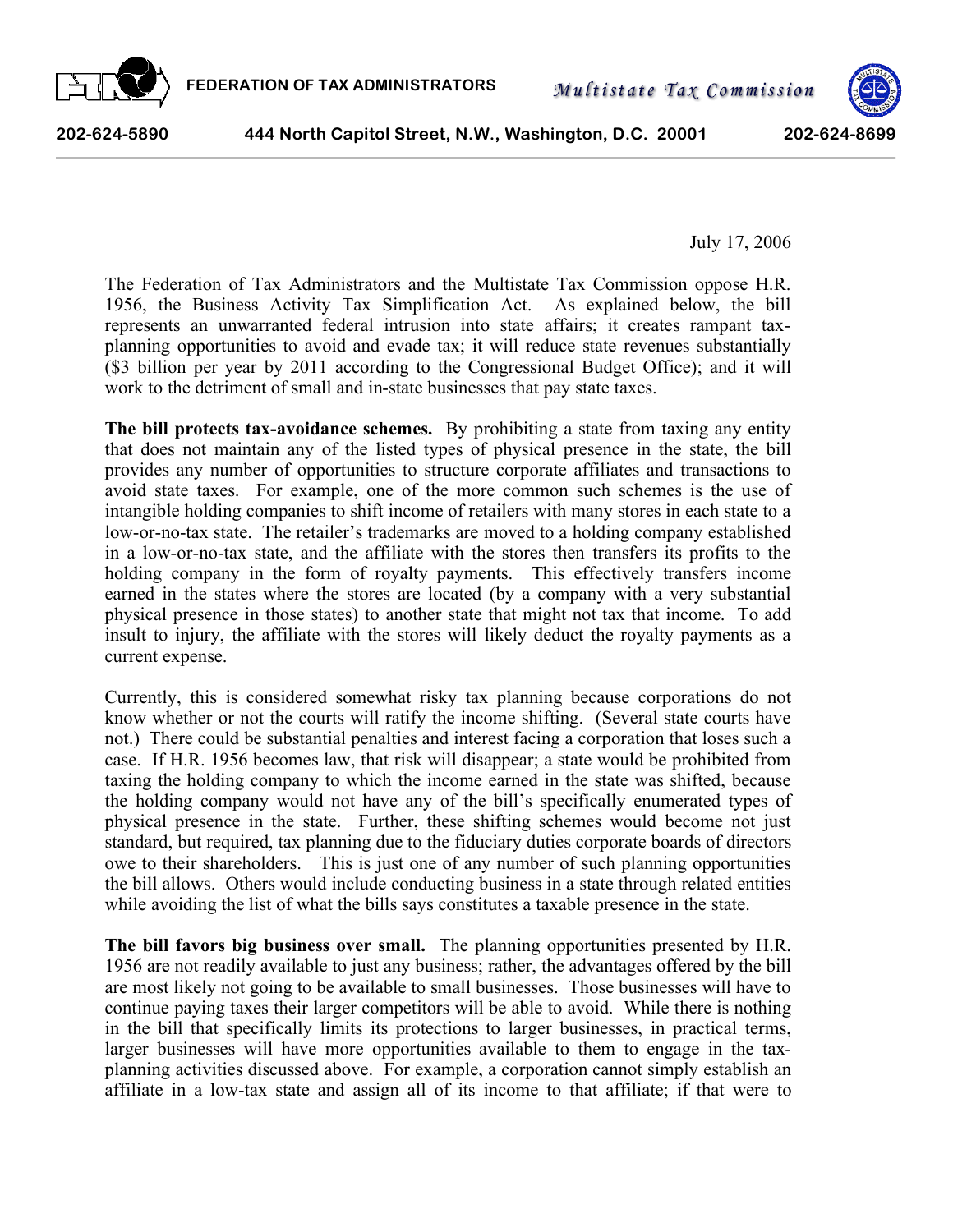happen, the original taxing state could disregard the second corporation as a sham. Instead, there must be at least the appearance of a business purpose for setting up that second corporation, and that appearance is more available to larger corporations that will be able to segregate various operations, for example, by having their trademarks put into another entity and then licensed back to the original operating entities. Mom-and-pop operations most likely don't have those options, and most likely don't have the resources to pay for the tax-planning services necessary to develop and implement them.

**The bill favors out-of-state businesses over in-state businesses.** H.R. 1956 would allow large corporations that can conduct business online to go into a state electronically, exploit the market in that state with all of the services it may offer and that may also be offered by in-state businesses, and not have to pay that state's corporate taxes, while the in-state businesses are stuck paying the taxes. For example, under this bill, a state would be prevented from taxing an online seller of computers and electronics that separately incorporates its warranty and repair functions as an independent contractor, so long as that independent contractor also contracts with another customer, which could be another affiliated company. The seller would be able to exploit the in-state market, including providing the support services that are essential to maintaining its market, without being taxable in the state, while in-state sellers would be subject to tax. Or, a bank that has the capacity to offer all of its services online would be able to provide those services to every citizen of a state from outside the state, without opening a branch in that state, and yet never have to pay any corporate taxes to that state. These are just two examples of large corporation that could leverage economies of scale to exploit a market in a state without being physically present there, while gaining the competitive advantage of not having to pay that state taxes, as the in-state companies that open offices and provide jobs to that state's citizens would have to do. That makes H.R. 1956 not only patently unfair, but also a strong deterrent to companies considering actually moving into the states, with buildings and jobs, where they conduct their business and derive their profits.

The timing of this bill contradicts other activity by Congress. As noted above, H.R. 1956 not only authorizes, but could compel what is now considered risky tax planning that makes use of a variety of means of sheltering income earned in a state. This directly contradicts the recent activity of Congress in eliminating a variety of tax-shelter activities for federal income tax purposes. It also contradicts Congress's consideration of bills that would expand the authority of states to require collection of sales and use taxes by interstate sellers; in that situation, Congress is considering undoing the current physicalpresence requirement for purposes of the only taxes for which that standard is required, sales and use taxes. H.R. 1956 would impose a nexus standard narrower than physical presence on taxes for which the physical-presence standard is not now the law.

Also, by expanding the protections of Public Law 86-272 from solicitations of sales of tangible personal property to solicitations of sales of anything, the bill would be constraining the ability of states to tax sales activity involving products such as digital goods and services, at precisely the time when the national economy is evolving into one geared more toward exactly those types of non-tangible products – as is acknowledged by Congressional efforts to expand the authority of states to require collections of sales and use taxes on interstate sales.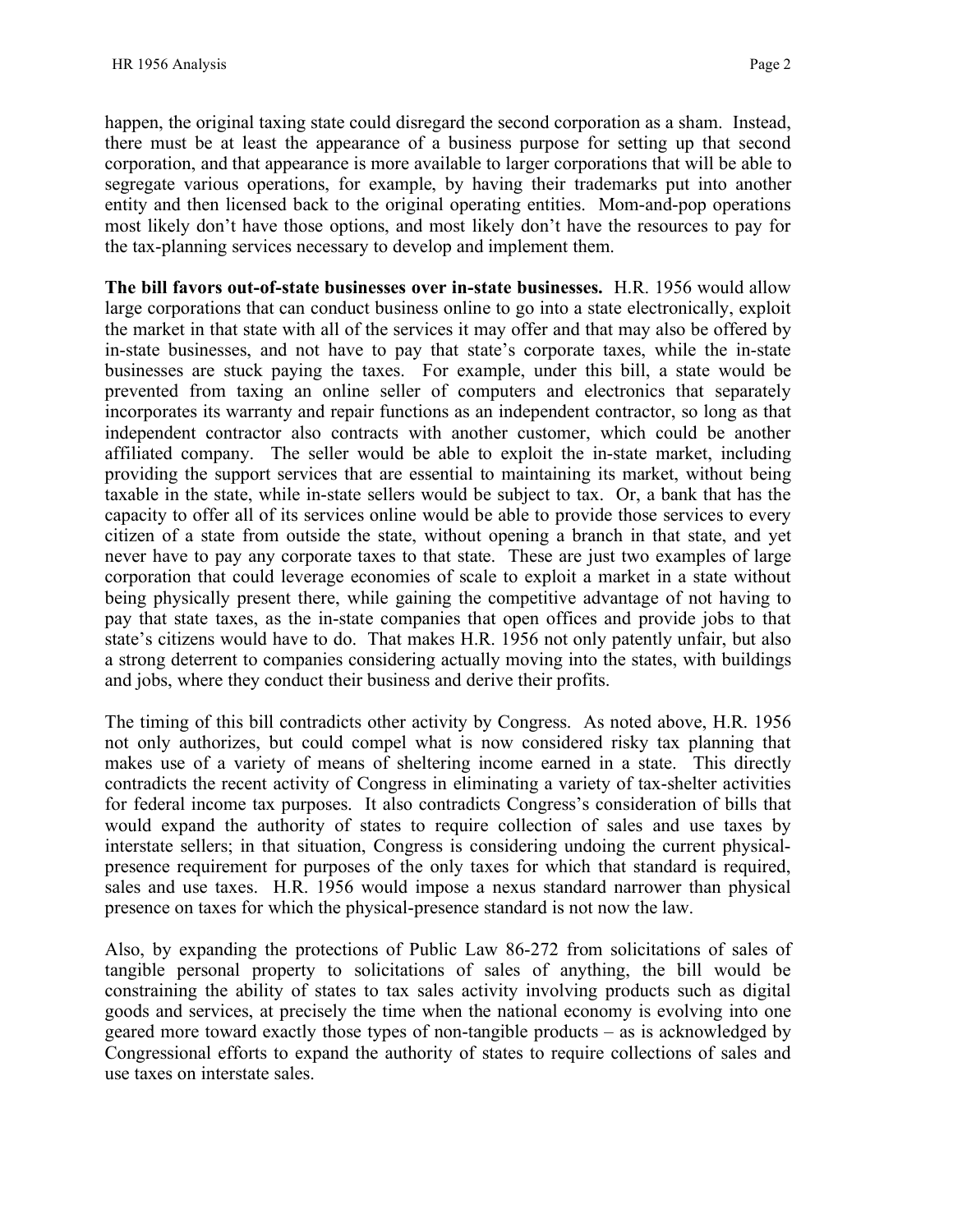**The bill radically changes the state of the constitutional law.** Some proponents of H.R. 1956 have indicated that the bill merely provides necessary, common-sense clarifications as to what constitutes a physical presence, and that such a bill is needed to clarify what they say is the current state of the law, i.e., that a state may only impose a business activity (BAT) tax on a business conducting interstate commerce when that business has a physical presence in the state. Such statements, however, are simply not true. Current law does not hold that a state may only impose a BAT on a business conducting interstate commerce when that business has a physical presence in the state. This has been made clear by the best source possible, the United States Supreme Court. In Quill Corp. v. North Dakota, the 1992 decision that affirmed that a physical presence is required to satisfy the "substantial nexus" standard for sales and use taxes, the Supreme Court specifically said (twice) that it had never applied the physical-presence standard to other taxes: "Although we have not, in our review of other types of taxes, articulated the same physical-presence requirement that Bellas Hess established for sales and use taxes …"; and, "In sum, although in our cases subsequent to Bellas Hess and concerning other types of taxes we have not adopted a similar bright-line, physical presence requirement ..." Therefore, it can be inferred that, since the rigorous physical-presence standard has clearly not been established by the Supreme Court as the nexus standard for BATs, the standard must be something less than physical presence, such as an economic presence. Also, since Quill, the vast majority of state appellate courts that have addressed the question of whether the physical-presence requirement of Quill applies outside of the context of sales and use taxes have ruled that it does not. Further, H.R. 1956 would negate U.S. Supreme Court decisions involving attributional nexus through independent contractors, such as Tyler Pipe Industries, Inc. v. Washington State Dept. of Revenue, a 1987 decision upholding the imposition of Washington's business and occupation tax based on the use of an in-state sales representative, characterized as an independent contractor.

**The bill constitutes a substantial unfunded mandate on states.** The Congressional Budget Office projects that if H.R. 1956 is enacted it will reduce state revenues by \$1 billion in the first year it is in effect. That total is projected to triple to over \$3 billion per year by 2011 as businesses restructure their operations to take advantage of the planning opportunities afforded by the bill. This is the single largest tax preemption ever estimated by the Congressional Budget Office.

**This interference in state sovereignty by Congress has not been justified. H.R. 1956 represents a break from existing U.S. Supreme Court precedent.** By allowing all sorts of tax planning to avoid and evade taxes, will cost the states billions of dollars. Given that the power to tax has always been recognized, by courts and Congress alike, as a core function of state sovereignty, what case has been made, what evidence provided, to justify such a massive preemption of the states' authority to tax? What problems, what crises, have been offered as a rationale for this bill? None of the proponents of H.R. 1956, or its predecessor H.R. 3220 in the  $108<sup>th</sup>$  Congress, have ever stated publicly that it was important to allow large, multistate businesses to be able to shift their income from the states in which it is earned to a holding company in a low-tax state, or that it was essential to their survival that they be able to avoid state taxes simply by separately incorporating segments of their businesses. The only justifications for these types of bills have been related to companies who have relatively small presences in states. For example, in their announcement of the introduction of H.R. 1956, Reps. Goodlatte and Boucher spoke of